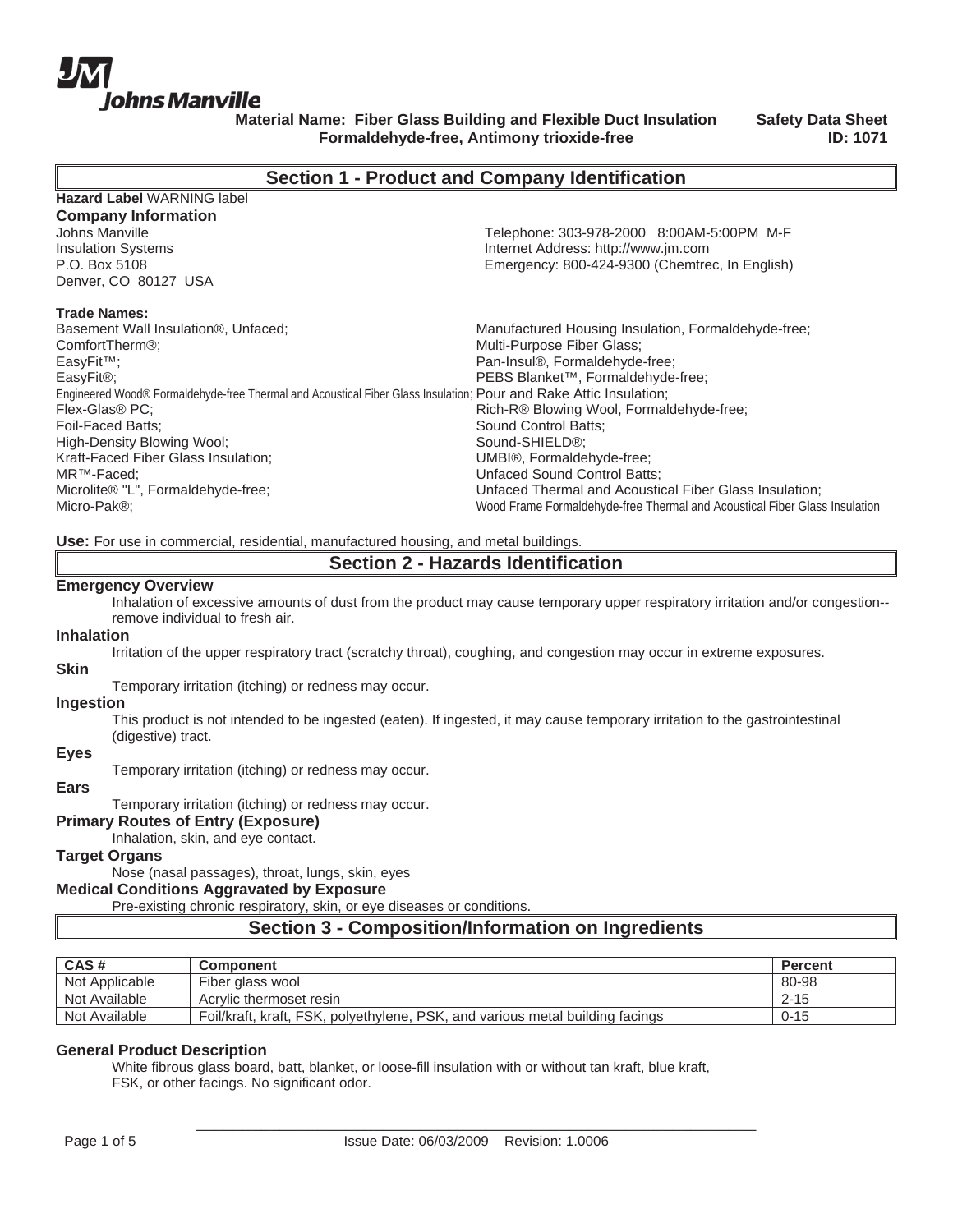**Safety Data Sheet ID: 1071**

# **Section 4 - First Aid Measures**

#### **First Aid: Inhalation**

If dust is inhaled in excess of exposure limits referenced in section 8 of this safety data sheet, remove individual to fresh air. Drink water to clear throat, and blow nose to remove dust. A saline spray in the nose may help clear any fibers.

#### **First Aid: Skin**

Wash gently with soap and water to remove dust and fibers. Alternatively, fibers can be removed from the skin by use of ordinary masking or wrapping tape. Should irritation persist, seek medical attention.

#### **First Aid: Ingestion**

Rinse mouth with water to remove dust and fibers and drink plenty of water to help reduce irritation. If irritation persists, seek medical attention.

#### **First Aid: Eyes**

Do not rub or scratch eyes. Dust particles may cause the eye to be scratched. Flush eyes with large amounts of water until irritation subsides. If irritation persists, seek medical attention.

#### **First Aid: Ears**

Wash exposed skin with soap and water. If irritation develops in the inner ear, seek medical attention.

#### **First Aid: Notes to Physician**

Dust from the product may cause mechanical irritation of the eyes, skin, and upper respiratory tract. Treat symptomatically.

# **Section 5 - Fire Fighting Measures**

**Flash Point:** Not applicable **Method Used:** Not applicable

**Upper Flammable Limit (UFL):** Not applicable **Lower Flammable Limit (LFL):** Not applicable **Auto Ignition:** Not determined **Flammability Classification:** Not determined

**Rate of Burning:** Not determined

#### **General Fire Hazards**

There is no potential for spontaneous fire or explosion. Inorganic glass fibers are naturally non-combustible and nonflammable.

#### **Extinguishing Media**

Carbon dioxide  $(CO<sub>2</sub>)$ , water, water fog, dry chemical.

## **Fire Fighting Equipment/Instructions**

No special procedures are expected to be necessary for this product. Normal fire fighting procedures should be followed to avoid inhalation of smoke and gases.

# **Section 6 - Accidental Release Measures**

## **Clean-Up Procedures**

Pick up large pieces. Vacuum dusts. If sweeping is necessary, use a dust suppressant such as water. Do not dry sweep dust accumulation. These procedures will help to minimize potential exposures.

# **Section 7 - Handling and Storage**

#### **Handling Procedures**

Use protective equipment as described in Section 8 of this safety data sheet when handling uncontained material. Handle in accordance with good industrial hygiene and safety practices.

#### **Storage Procedures**

Warehouse storage should be in accordance with package directions, if any. Material should be kept clean, dry, and in original packaging.

# **Section 8 - Exposure Controls / Personal Protection**

The Occupational Safety and Health Administration (OSHA) has not adopted specific occupational exposure standards for fiber glass. Fiber glass is treated as a nuisance dust and is regulated by OSHA as a particulate not otherwise regulated (total dust) shown in CFR 1910.1000 Table Z-3. Respirable fraction 5 mg/m3 Total dust 15 mg/m3

JM has adopted the fiber glass industry voluntary Product Stewardship Program (PSP), formerly the NAIMA-OSHA Health and Safety Partnership Program (HSPP). Under the PSP, JM recommends that exposures be limited to the voluntary concentration of 1 f/cc TWA for fibers longer than 5 microns with a diameter less than 3 microns. This will help minimize potential irritation effects. The PSP also includes the PPE recommendations described below.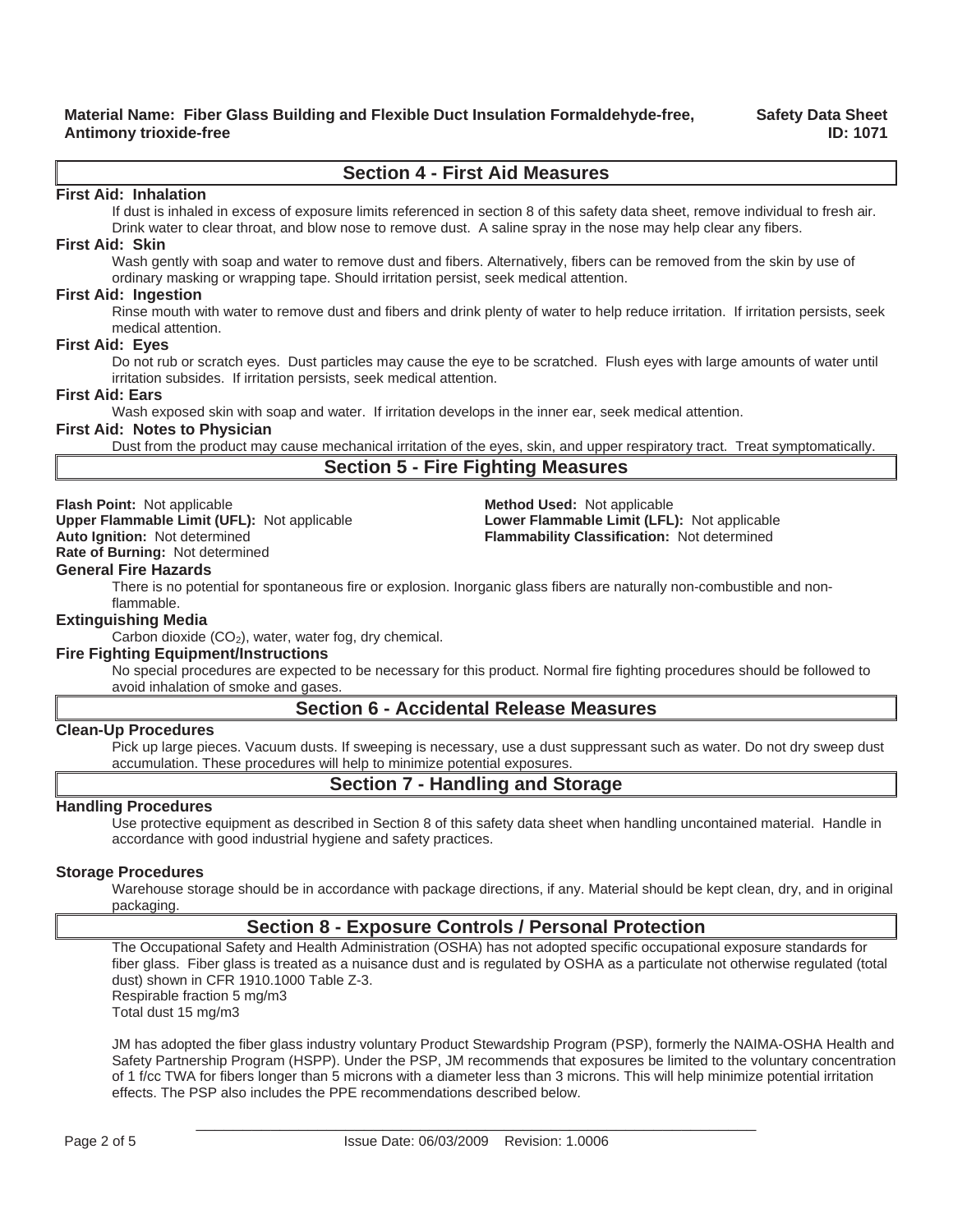## **Safety Data Sheet ID: 1071**

## **PERSONAL PROTECTIVE EQUIPMENT**

## **Personal Protective Equipment: Eyes/Face**

Safety glasses with side shields are recommended to keep dust out of the eyes.

# **Personal Protective Equipment: Ears**

Use ear protection (earplugs, hood, or earmuffs) to prevent airborne dust or fibers from entering the ear, if necessary.

#### **Personal Protective Equipment: Skin**

Leather or cotton gloves should be worn to protect against mechanical abrasion. See also Personal Protective Equipment: General, below.

#### **Personal Protective Equipment: Respiratory**

A respirator should be used if ventilation is unavailable, or is inadequate for keeping dust and fiber levels below the applicable exposure limits referenced in Section 8 of this SDS. Wear a NIOSH-certified disposable or reusable particulate respirator with an efficiency rating of N95 or higher (per 42 CFR 84) when dust or fiber concentrations exceed the applicable exposure limits. Operations such as sawing, blowing, tear out, and spraying may generate airborne fiber concentrations requiring a higher level of respiratory protection. For exposures up to 50 times the established exposure limits use a full-face respirator, rated N99 or higher.

#### **Ventilation**

In fixed manufacturing settings, local exhaust ventilation should be provided at areas of cutting, milling or other processing to remove airborne dust and fibers.

### **Personal Protective Equipment: General**

Wear a cap, a loose-fitting, long-sleeved shirt and long pants to protect skin from irritation. Exposed skin areas should be washed with soap and water after handling or working with fiber glass. Clothing should be washed separately from other clothes, and the washer should be rinsed thoroughly (run empty for a complete wash cycle). This will reduce the chances of fiber glass being transferred to other clothing.

# **Section 9 - Physical & Chemical Properties**

|                                         | <b>Appearance:</b> White fibrous glass board, batt, blanket, or<br>loose fiber, with or without various facings |                                         | <b>Odor:</b> No significant odor |
|-----------------------------------------|-----------------------------------------------------------------------------------------------------------------|-----------------------------------------|----------------------------------|
| <b>Physical State: Solid</b>            |                                                                                                                 |                                         | <b>pH:</b> Not applicable        |
| Vapor Pressure: Not applicable          |                                                                                                                 | <b>Vapor Density:</b> Not applicable    |                                  |
| <b>Boiling Point:</b> Not applicable    |                                                                                                                 |                                         | Melting Point: >704°C/1300°F     |
| <b>Solubility (H<sub>2</sub>O):</b> Nil |                                                                                                                 | <b>Specific Gravity:</b> Variable       |                                  |
| <b>Freezing Point:</b> Not applicable   |                                                                                                                 | <b>Evaporation Rate:</b> Not applicable |                                  |
| <b>Percent Volatile: 0</b>              |                                                                                                                 |                                         | <b>VOC:</b> Not determined       |
|                                         |                                                                                                                 |                                         |                                  |

# **Section 10 - Stability & Reactivity Information**

## **Stability**

These products are not reactive.

## **Hazardous Decomposition**

## May form carbon dioxide and carbon monoxide.

## **Hazardous Polymerization**

Will not occur.

# **Section 11 - Toxicological Information**

# **Acute Toxicity**

#### **A: General Product Information**

Dust from this product is a mechanical irritant, which means that it may cause temporary irritation or scratchiness of the throat, and/or itching of the eyes and skin.

#### **B: Component Analysis - LD50/LC50**

No LD50/LC50's are available for this product's components.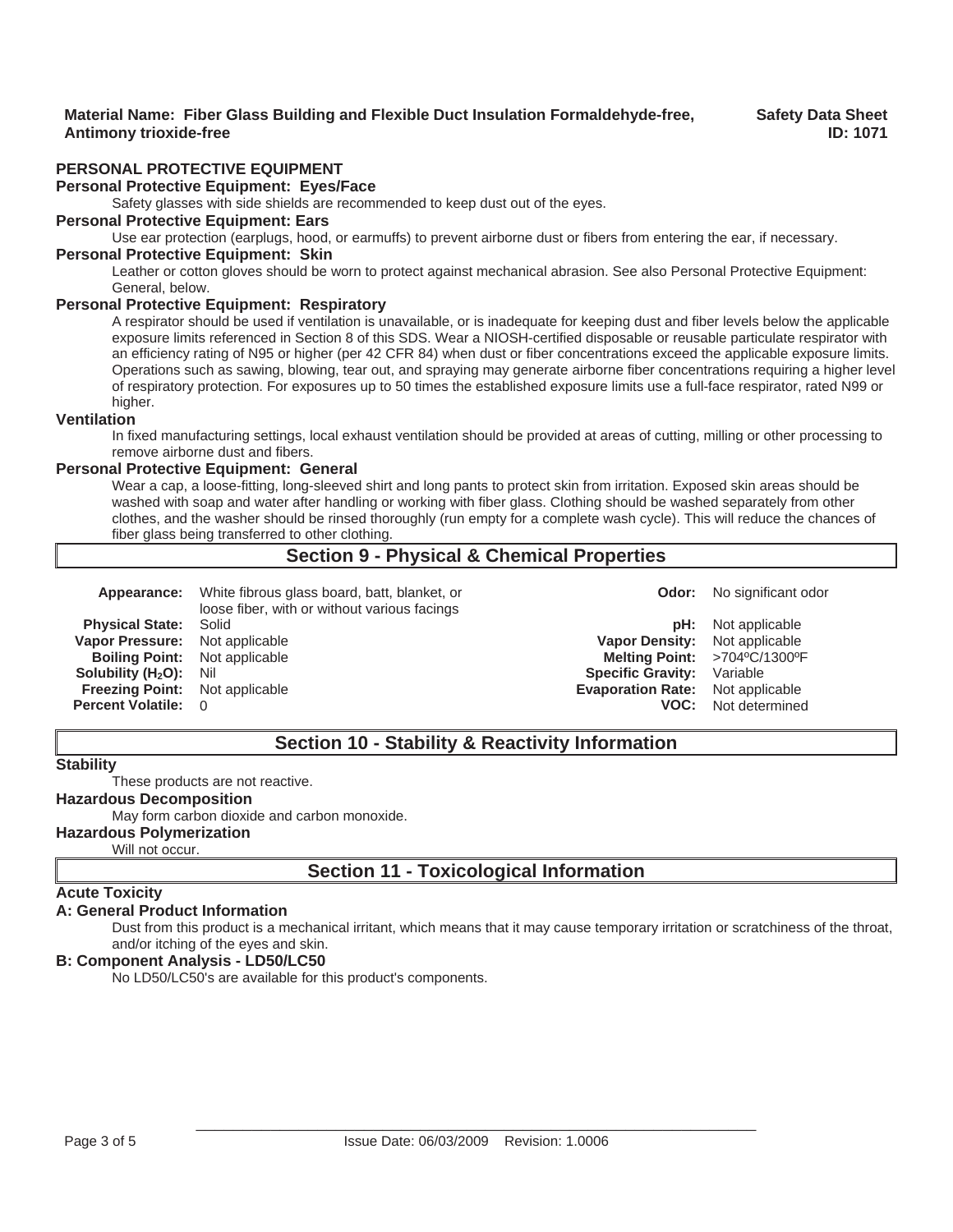## **Component Carcinogenicity**

#### **Fiber glass wool**

- ACGIH: A3 Confirmed animal carcinogen with unknown relevance to humans
	- NTP: Reasonably Anticipated To Be A Carcinogen (respirable size)
	- IARC: Group 3 Not Classifiable (IARC Monograph 81 [2002] (listed under Man-made mineral fibres), Monograph 43 [1988])

## **Chronic Toxicity**

The U.S. Department of Health and Human Services, National Toxicology Program (NTP 1998, 2000, 2002) classified glass wool (respirable size) as reasonably anticipated to be a human carcinogen, based on sufficient evidence of carcinogenicity in animals. This assessment was originally prepared in 1993-1994 for the 7th Report on Carcinogens (NTP 1994), but has not been updated since then in the 8th, 9th, or 10th Reports on Carcinogens (NTP 1998, 2000, 2002).

## **Section 12 - Ecological Information**

## **Ecotoxicity**

## **A: General Product Information**

No data available for this product.

## **B: Component Analysis - Ecotoxicity - Aquatic Toxicity**

No ecotoxicity data are available for this product's components.

# **Section 13 - Disposal Considerations**

### **US EPA Waste Number & Descriptions**

#### **A: General Product Information**

This product is not expected to be a hazardous waste when it is disposed of according to the U.S. Environmental Protection Agency (EPA) under Resource Conservation and Recovery Act (RCRA) regulations. Product characterization after use is recommended to ensure proper disposal under federal and/or state requirements.

### **B: Component Waste Numbers**

No EPA Waste Numbers are applicable for this product's components.

#### **Disposal Instructions**

Dispose of waste material according to Local, State, Federal, and Provincial Environmental Regulations.

# **Section 14 - Transport Information**

## **International Transport Regulations**

These products are not classified as dangerous goods according to international transport regulations.

# **Section 15 - Regulatory Information**

## **US Federal Regulations**

### **A: General Product Information**

SARA 311/312: This product is not classified as hazardous under SARA 311/312.

## **B: Component Analysis**

None of this products components are listed under SARA Section 302 (40 CFR 355 Appendix A), SARA Section 313 (40 CFR 372.65), or CERCLA (40 CFR 302.4).

## **State Regulations**

## **A: General Product Information**

The glass fibers in this product are not known to be regulated.

Other state regulations may apply. Check individual state requirements.

The following statement(s) are provided under the California Safe Drinking Water and Toxic Enforcement Act of 1986 (Proposition 65): WARNING! This product contains a chemical known to the state of California to cause cancer.

| $    -$<br>. .                     |                                 |
|------------------------------------|---------------------------------|
| $-\cdot$<br>wool<br>∙ıber<br>glass | N∩<br>.<br>.<br>'י∩וונ.<br>abit |
|                                    |                                 |

## **TSCA Status**

This product and its components are listed on the TSCA 8(b) inventory.

None of the components listed in this product are listed on the TSCA Export Notification 12(b) list.